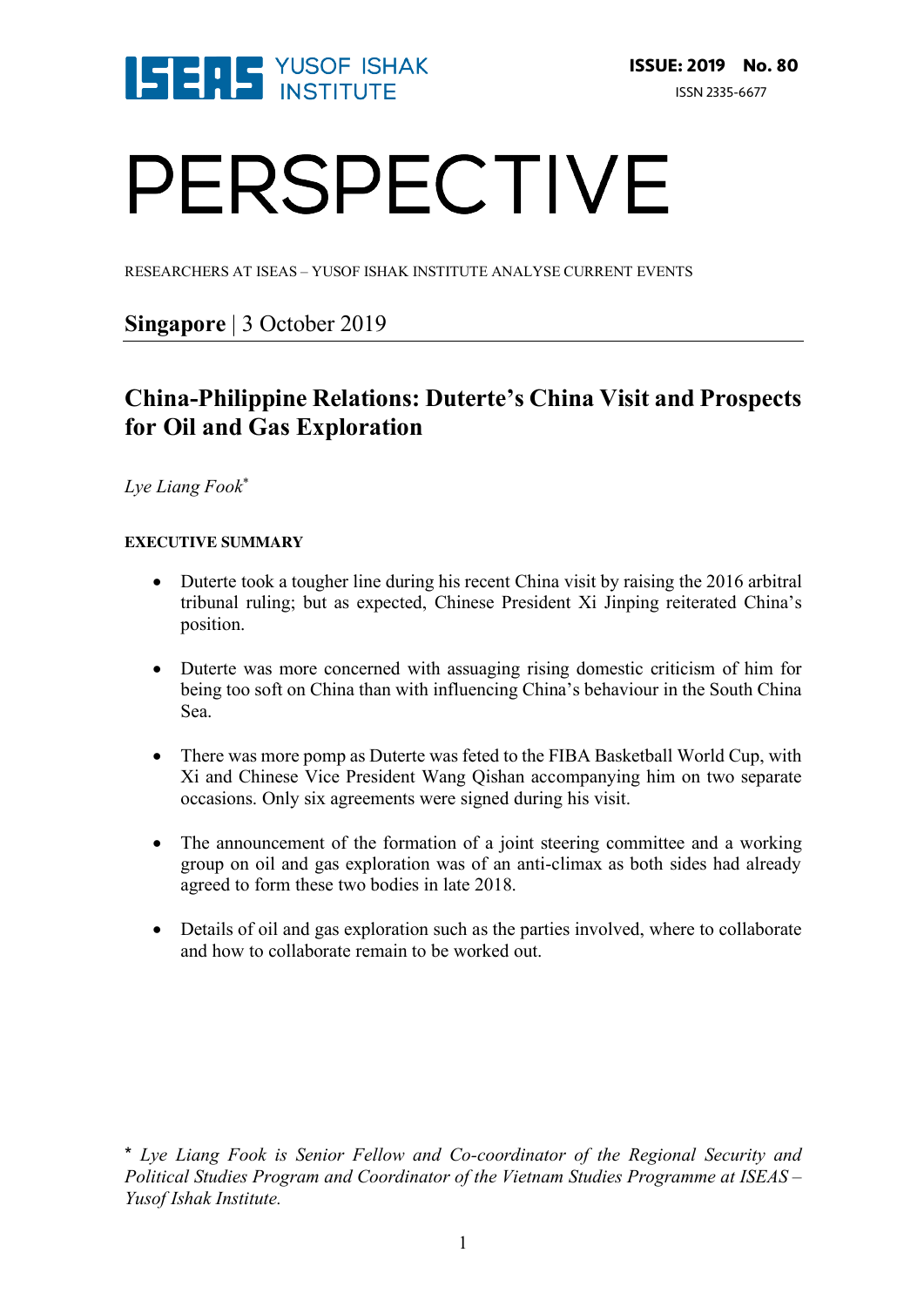

#### **INTRODUCTION**

Philippine-China relations have continued with positive momentum with Philippine President Rodrigo Duterte's fifth visit to China from late August to early September 2019. China regards the visit as one that builds on the comprehensive strategic cooperation established less than a year ago. Chinese President Xi Jinping has urged Duterte to view relations from a broad standpoint in an effort to downplay recent incidents in the South China Sea involving the two countries.

The outcome of the visit, with six agreements signed, seems a bit thin especially when compared to Duterte's 2016 state visit to China when Beijing pledged US\$24 billion in investments, grants and loans, or Xi's 2018 state visit to the Philippines when 29 agreements were signed. Both countries also announced the formation of a joint steering committee and a working group on oil and gas exploration. The agreement to form these two bodies was reached in November 2018, however, and it took almost a year before they made the announcement.

At the same time, the small step taken towards oil and gas exploration may be easily overlooked for its significance. There was caution on both sides not to rush the process given the sensitivities involved as well as past experience of troubled collaboration, namely, the 2005-2008 Joint Marine Seismic Undertaking.<sup>1</sup> There is a possibility for both sides to start with oil and gas exploration in Service Contract 57 that lies within the Philippine Exclusive Economic Zone (EEZ), although details have to be worked out.

#### **DUTERTE'S VISITS TO CHINA**

Duterte's five-day visit to China from 28 August to 1 September 2019 was at the invitation of his Chinese counterpart Xi Jinping, and with that, he has visited China five times in three years (see *Table 1* below).

| No.            | Date         | <b>Nature of Visit</b>                                              |
|----------------|--------------|---------------------------------------------------------------------|
| -1             | $18 - 21$    | Duterte's state visit to China                                      |
|                | Oct '16      |                                                                     |
| 2              | $14 - 15$    | Duterte attends China's inaugural Belt and Road Forum in Beijing    |
|                | May $17$     |                                                                     |
| 3              | $9 - 10$     | Duterte attends the Boao Forum for Asia Annual Conference in Hainan |
|                | Apr '18      |                                                                     |
| $\overline{4}$ | $25 - 27$    | Duterte attends China's Second Belt and Road Forum in Beijing       |
|                | May $'19$    |                                                                     |
| 5              | $28$ Aug $-$ | Duterte in China on his fifth visit                                 |
|                | 1 Sep '19    |                                                                     |

#### **Table 1: Duterte's Visits to China**

*Source: Compiled by author based on various public sources*

Duterte's state visit to China took place in October 2016, soon after he was sworn in as president in June 2016. This marked a turning point in bilateral relations after years of acrimonious ties under his predecessor Benigno Aquino, who oversaw an arbitration case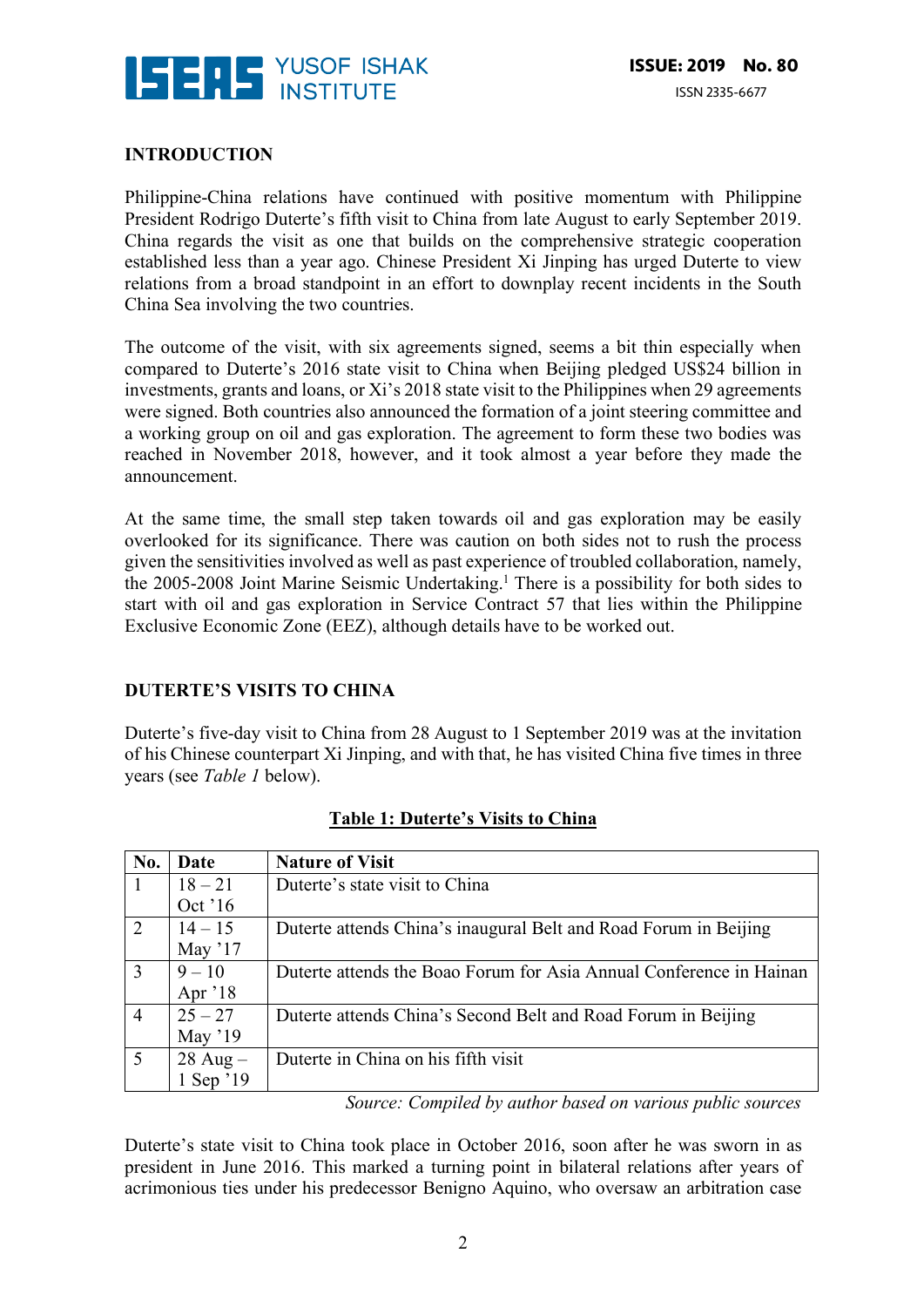

brought by the Philippines against China in the South China Sea. This visit, coming after the arbitral tribunal gave a ruling almost entirely in favour of the Philippines in July 2016, indicated a willingness on the part of the Philippines to put the ruling on the backburner in the interest of relations with China. Not surprisingly, Chinese media described the visit as an "ice-breaking journey" (破冰之旅) or a "journey of cooperation" (合作之旅). 2

Since then, Duterte has visited China on four other occasions:

- He actively participated in President Xi's flagship event, the Belt and Road Forum, on two separate occasions, in May 2017 and May 2019. At the inaugural forum in May 2017, Duterte introduced his administration's "Build, Build, Build" programme. In response, the Chinese side stressed the high degree of complementarity between this and the China-led Belt and Road Initiative and, by extension, the win-win outcomes if both were to work closely together.<sup>3</sup>
- In April 2018, Duterte participated at the Boao Forum for Asia Annual Conference in Hainan where he stated that the Philippines stood together with China in the fight against crime, illegal drugs, terrorism and violent extremism. He added that the two countries were partners in the building of infrastructure and strengthening economic complementarities.4
- After Hainan, Duterte travelled to Hong Kong where a highlight was his public apology to the Chinese people for the deaths of eight Hong Kong tourists killed in the 2010 bus hostage situation in Manila.<sup>5</sup> The apology, offered in his capacity as president and on behalf of the Philippine people, marked another departure from Benigno Aquino who had refused a public apology by attributing the hostage situation to the actions of an individual.<sup>6</sup>
- In his latest visit to China from August to September 2019, a highlight was the announcement by the Philippines and China of the formal establishment of a joint steering committee and a working group on oil and gas development in the South China Sea.

Duterte and Xi have met a total of eight times. Apart from Duterte's five visits to China, the two also met at the 24<sup>th</sup> APEC Economic Leaders Meeting in Lima (Peru) in November 2016, at the 25th APEC Economic Leaders Meeting in Danang (Vietnam) in November 2017 and during Xi's state visit to the Philippines in November 2018. In contrast, Duterte's predecessor Benigno Aquino only visited China twice, once in 2011 for a state visit and a second time in 2014 for the 22nd APEC Economic Leaders' Meeting. By the time of Aquino's second visit, Philippine-China relations had reached a nadir due to the 2013 arbitral tribunal case.

Duterte's frequent interactions with Xi stands in contrast to his interactions with leaders of the major western powers. In particular, Duterte has yet to visit the United States even though Trump had extended an invitation to him in late 2016 when Trump was still the president-elect.7 Also, Duterte has yet to visit any major European country such as the United Kingdom, France and Germany.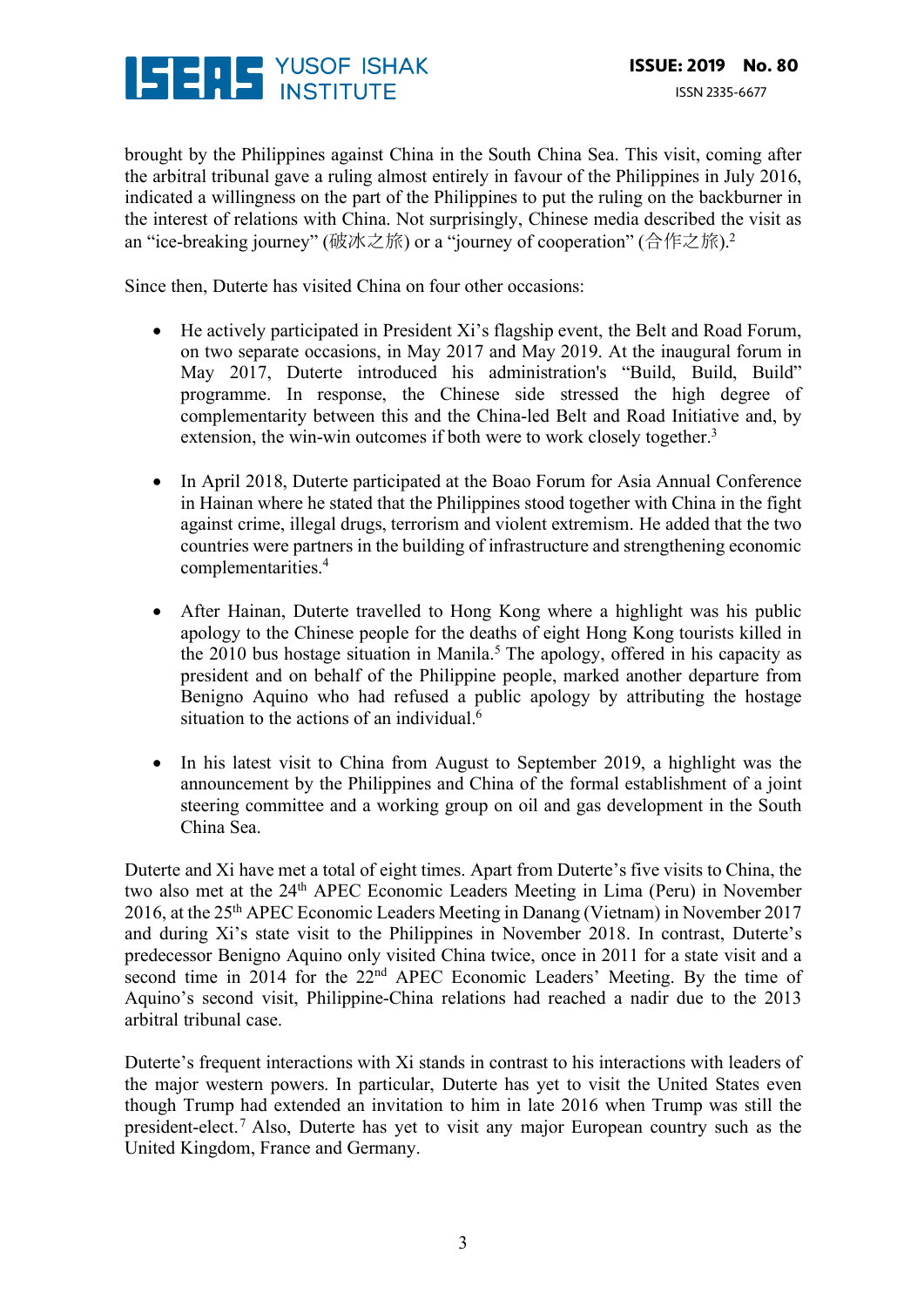

## **HIGHLIGHTS**

There were several highlights in Duterte's latest visit to China. One was Duterte taking a tougher line with China on the South China Sea. Before his visit, he had vowed to raise the 2016 arbitral tribunal ruling with China regardless of Beijing's reaction.<sup>8</sup> The Philippine Presidential Spokesperson Salvador Panelo said that Duterte did indeed raise the 2016 arbitral tribunal ruling in a "friendly, assertive, unequivocal manner" with Xi. Panelo said Xi told Duterte that he was not offended by the latter raising the issue but responded by reiterating China's well-known position of non-recognition of the ruling.9

Toeing the official line, the Chinese media made no mention of the 2016 arbitral tribunal ruling. Instead, Xi was reported to have said that China and the Philippines have been maintaining "effective communication" on the South China Sea issue and that the two sides should set aside their disputes and concentrate on pursuing cooperation. Xi further said that as long as the South China Sea issue was handled properly, the "atmosphere of bilateral ties will be sound" and the "foundation of the relationship will be stable". Xi also called on both sides to take a "bigger step in joint development of offshore oil and gas".<sup>10</sup> Both sides seem to have agreed that their differences in the South China Sea are not the sum total of their relationship and ought not to prevent them from cooperating in other areas.

Another highlight was China's framing of Duterte's visit to be further building on the existing good foundation of China-Philippine relations. A prevalent narrative is that since Duterte assumed office in 2016, relations between the two countries have undergone three distinct phases, namely, turning the corner of acrimonious relations under Duterte's predecessor, to the second stage of strengthening relations, and onward to the third stage of upgrading of relations, which refers to the elevation of China-Philippine relations to comprehensive strategic cooperation during Xi's state visit to the Philippines in November 2018. <sup>11</sup> Xi further urged Duterte to guide the sound development of China-Philippine relations from a strategic and long-term perspective.12

Yet another highlight was China and the Philippines moving a step closer on joint oil and gas exploration in the South China Sea. It was announced after the Xi-Duterte meeting in Beijing that the two countries have established an intergovernmental joint steering committee and a working group on oil and gas exploration.13 The joint steering committee is to be co-chaired by senior officials from the foreign ministries, with senior officials from the energy ministries/agencies as co-chair. As for the working group, it appears that the Chinese side will be represented by the state-owned China National Offshore Oil Corporation (CNOOC) while the Philippine side will likely assign a company that has an existing service contract with the government in the areas of joint exploration, but this has yet to be determined.14

To be sure, six other agreements were signed during Duterte's visit ranging from higher education cooperation, science and technology cooperation, customs matters to concessional loan and credit loan matters.15 But none of these agreements garnered as much attention as the announcement of the formation of the joint steering committee and working group on oil and gas exploration. The number of agreements signed is also nowhere near the 29 agreements signed during Xi's state visit to the Philippines.<sup>16</sup>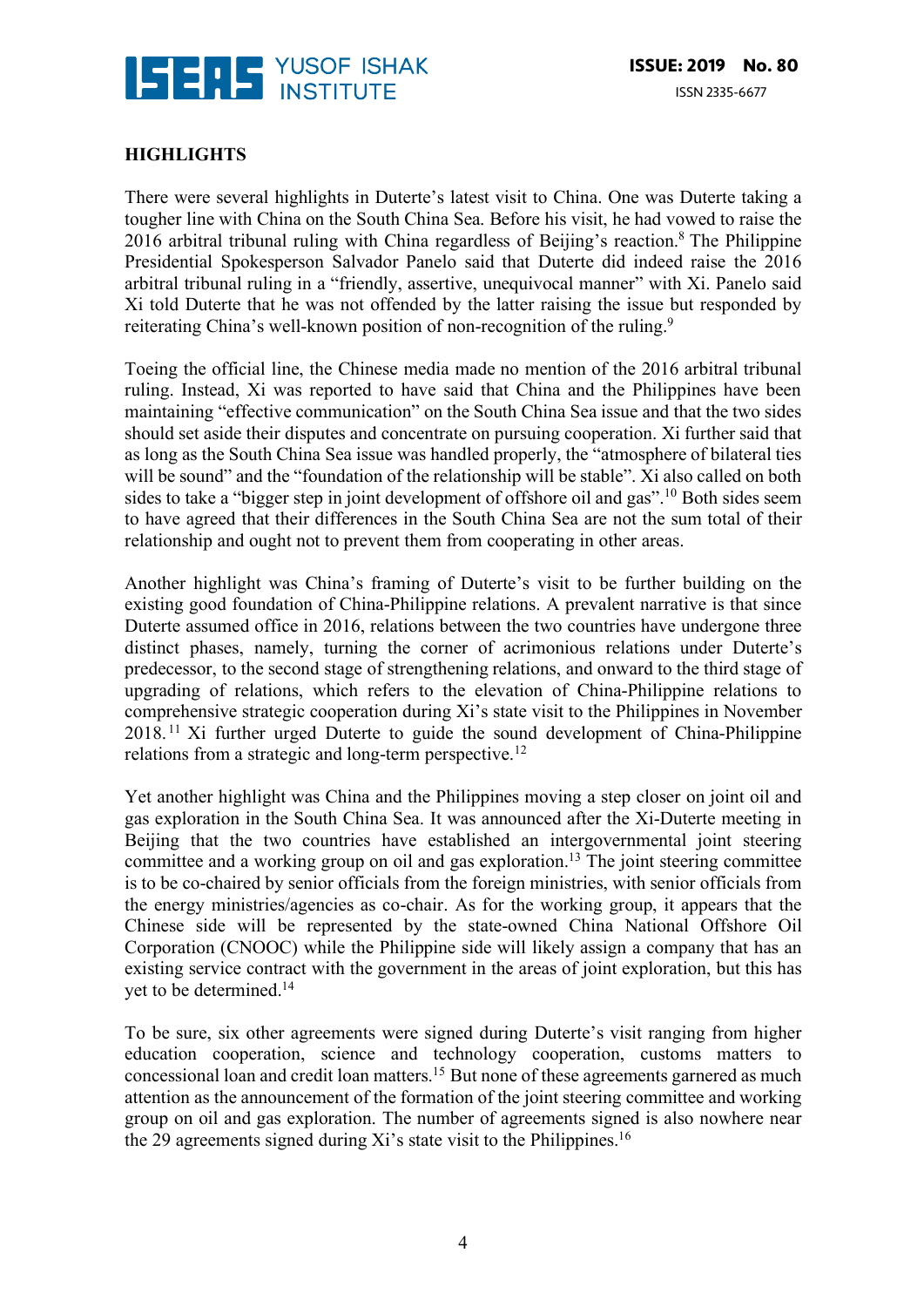

Another noteworthy aspect was China's adept use of sports diplomacy to appeal to Duterte. Duterte's visit coincided with China's hosting of the 2019 FIBA Basketball World Cup. Duterte was apparently the only foreign head of state/government at the opening ceremony in Beijing, presided over by Xi. Thereafter, Chinese Vice President Wang Qishan, Xi's close confidant, accompanied Duterte to Guangdong to watch the opening segment of the FIBA Basketball World Cup that pitted the Philippines men's basketball team against their Italian counterparts.17 It is a rare gesture for two top Chinese leaders to accompany a visiting foreign dignitary at a sports event.

In what could be regarded as another effort to appeal to the Philippine side, the ship captain of the Chinese vessel that sank a Philippine fishing boat near Reed Bank on 9 June 2019 conveyed an apology and offered compensation for the losses arising from the sinking of the boat a day before Duterte's China visit. This was conveyed through the Guangdong Provincial Fishery Mutual Insurance Association President Chen Shiqin on behalf of the ship captain who is purportedly a member of the association.<sup>18</sup>

## **OUTCOMES**

Duterte's raising of the 2016 arbitral tribunal ruling seemed to be driven more by the need to assuage his domestic critics back home. It would not have been lost on China that this was more a tactical move than one that was really aimed at influencing China's behaviour in the South China Sea. In fact, after raising the 2016 arbitral tribunal ruling, Philippine Presidential Spokesperson Salvador Panelo reportedly said that Duterte would no longer be raising this matter in future meetings with Xi.<sup>19</sup> Duterte himself, upon his return from China, implicitly admitted the limited impact of his effort when he said that although he had told Xi that he was not satisfied with the latter's answer, he would not insist on getting any other answer. Duterte added that he has so far not heard any "sane" suggestion on how to resolve the differences with China short of war.<sup>20</sup> This "short of war" refrain has been used before by Duterte to make the point that the Philippines is unable to influence China's behaviour.

Another expected outcome was China's continued support for Duterte's "Build, Build, Build" programme unveiled in 2017 and estimated to cost 8 trillion Philippine pesos (about US\$150 billion). In particular, China and the Philippines signed a US\$220 million preferential buyer's credit loan agreement to fund the project management consultancy of the Philippine National Railways (PNR) South Long Haul Project, an ambitious 639 kilometre railway costing an estimated US\$3.3 billion that will link Metro Manila to Matnog municipality in the south.21 More than two years after the "Build, Build, Build" programme was announced, the PNR South Long Haul Project is still at the project management consultancy stage and has yet to progress to the awarding of construction packages.22

This has reinforced the perception of the slow implementation pace of Chinese projects and that what China has actually committed to is a small fraction of the US\$24 billion pledged during Duterte's state visit to China in October 2016. Reasons cited for this include Duterte being in a weak bargaining position vis-à-vis China (as he tilted towards China before securing reciprocal commitments from China); Chinese lenders' increasing reluctance to commit to funding due to the many questionable infrastructure loans already on their books;23 and the Philippines being more cautious about accepting loans from China due to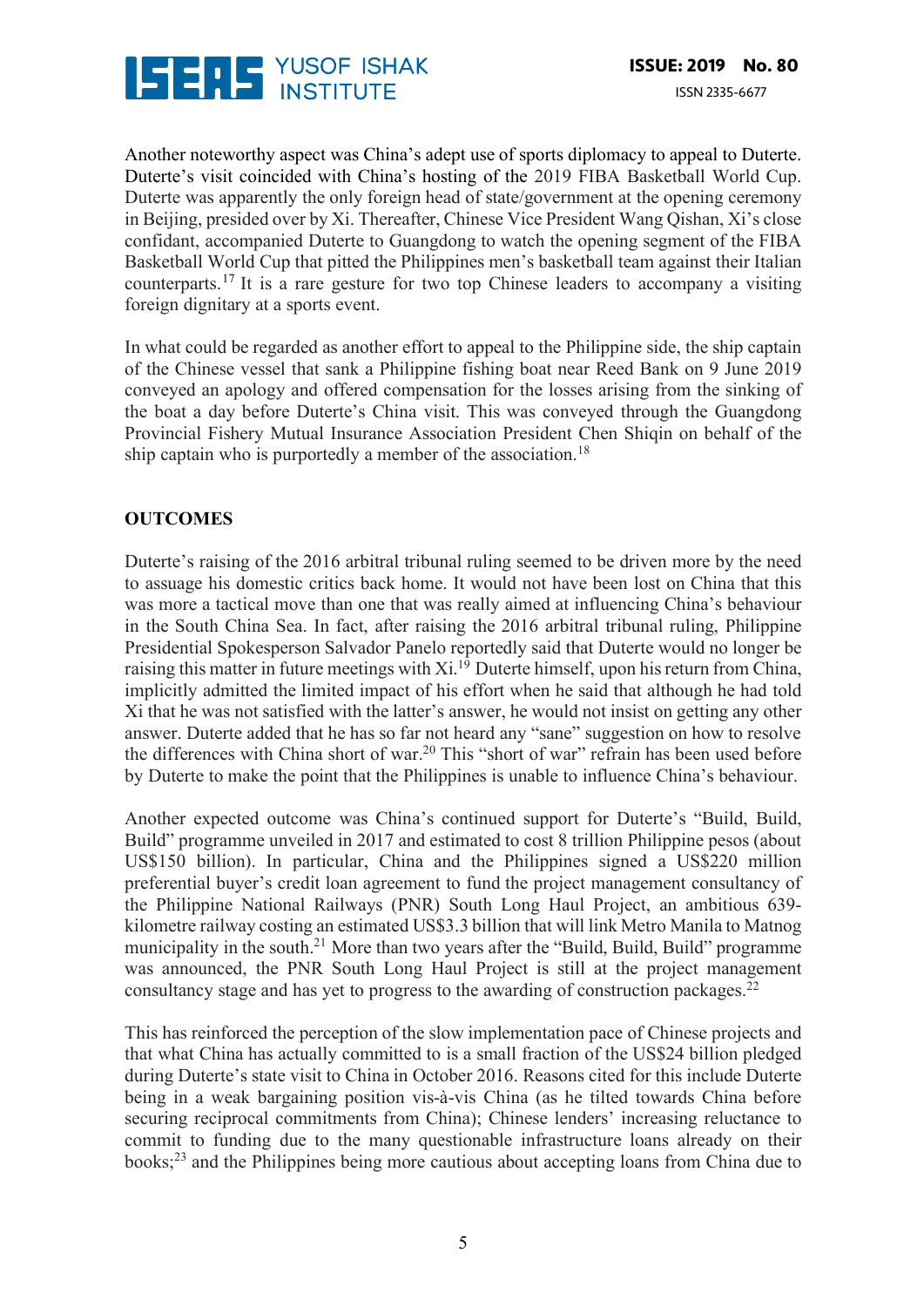

fears of being saddled with debts and over security concerns, or simply due to lack of skilled Philippine workers.<sup>24</sup>

On joint oil and gas exploration, China and the Philippines have taken a further step with the announcement of the formation of an intergovernmental joint steering committee and working group on oil and gas cooperation. This announcement is not a dramatic development since in the MOU on Cooperation on Oil and Gas Development signed during Xi's state visit to the Philippines in November 2018, it was already agreed that the two governments would establish an intergovernmental joint steering committee and one or more working groups.<sup>25</sup> What is now clear is that instead of one or more working groups, only one working group has been formed.

Although this is a small step, it is of some significance in view of the groundwork that has been laid by the two countries. In particular, in May 2018, Duterte issued Executive Order No. 80 that allows the Philippine National Oil Company Exploration Corporation (PNOC EC), the upstream arm of state-owned Philippine National Oil Company, to enter into farmin/farm-out agreements through which: (a) third parties can participate in service contracts awarded by the Philippine government to PNOC EC; and, (b) PNOC EC can participate in service contracts awarded by the Philippine government to third parties.<sup>26</sup>

Executive Order No. 80 effectively repeals Executive Order No. 556 (issued by President Gloria Arroyo in 2006) that forbids "farm-in" or "farm-out" contracts by any government agency including PNOC and requires all government agencies to follow a "strict bidding procedure in forging partnerships with interested parties" (*including with Chinese companies*, *italics are author's own addition*).27 Executive Order No. 80 therefore makes it easier for PNOC to enter into service contracts with Chinese companies for oil and gas in the South China Sea. More specifically, there is a view that PNOC-EC can move ahead on Service Contract (SC) 57 with China National Offshore Oil Corporation (CNOOC) in the Calamian, located to the northwest of Palawan Island.

PNOC-EC was awarded SC 57 in 2005 and a year later, CNOOC and Mitra Energy (today known as Jadestone Energy) farmed-in into the contract.<sup>28</sup> The formalization of the foreign companies' entry required the approval of the President of the Philippines but this did not happen because of Executive Order No. 556 that came into force in 2006. Following Executive Order No. 80, SC 57, spanning an area of 7,200 square kilometres, could be revisited with the original set of partners. This area falls within the Philippine EEZ and outside China's nine-dash line map. At the moment, the Chinese side seems amenable to a 60-40 profit sharing arrangement in favour of the Philippines. However, details such as how the Philippine state is to exercise full control and supervision over the exploration, development and utilization of natural resources in an area that falls under its sovereign jurisdiction remains to be worked out. Some observers have opined that if an agreement can be reached, it could build confidence for China and the Philippines to work together on other more sensitive areas.

Another possible area for oil and gas exploration is SC 72, covering 8,800 square kilometres, located to the west of Palawan Island. This is a more sensitive area disputed over by both the Philippines and China.29 The governments of the two countries will need to conclude an agreement/treaty before they move to the next stage of awarding service contracts in favour of the designated companies of the contracting parties. However,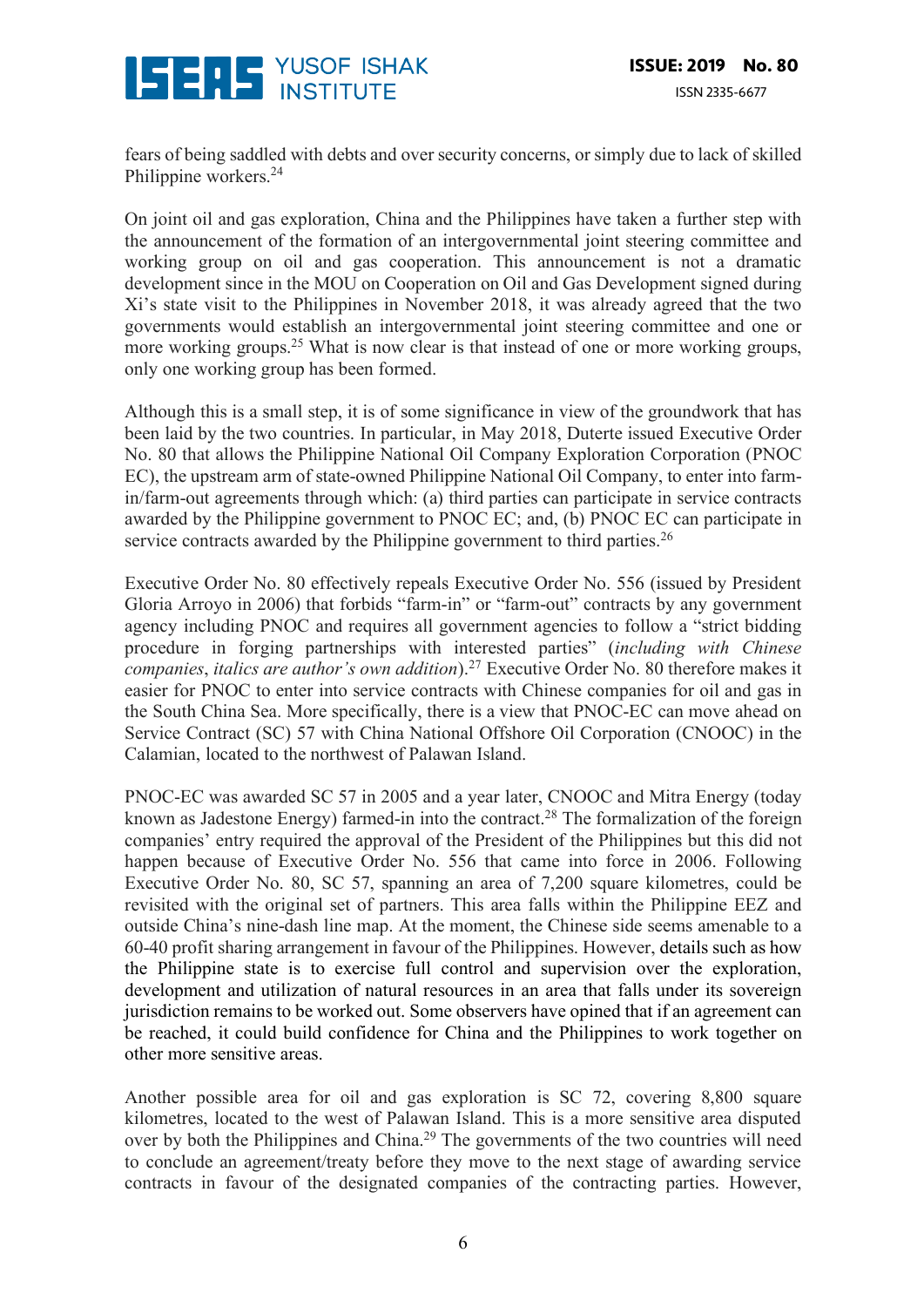

arriving at an agreement will take a long time as both sides will want to ensure that the wording used does not undermine the legality of their respective sovereignty claims. In addition, Duterte can be expected to face greater domestic criticism, even opposition, to his collaborating with China in a disputed area.

### **CONCLUSION**

 

The atmospherics of Duterte's fifth visit to China were dampened somewhat by China's actions in the South China Sea including the sending of hundreds of fishing vessels to swarm Thitu Island and the sinking of a Philippine fishing vessel near Reed Bank in the first half of this year. This would explain why Duterte decided to raise the 2016 arbitral tribunal ruling when he met Xi in Beijing. The Chinese side seemed to understand Duterte's standpoint and urged him to look at relations from a longer term strategic perspective. Xi also called for a "bigger step" in joint oil and gas exploration. Both countries did make some progress with the announcement of the formation of a joint steering committee and a working group on oil and gas exploration. Although this may not be a big step, it shows that the two countries are proceeding cautiously. It remains to be seen what kind of a deal both countries can strike.

<sup>&</sup>lt;sup>1</sup> There is a current case before the Philippine Supreme Court (SC) filed in 2008 that calls on the SC to nullify the three-country Joint Marine Seismic Undertaking (JMSU) for allegedly violating the Philippine Constitution. See "Bayan Muna to SC: Resolve 10-yr-old joint exploration deal in WPS", *Philippine Daily Inquirer*, 21 November 2018.

<sup>&</sup>lt;sup>2</sup> "Zhongfei kuahai woshou, kaiqi pobing zhilu" (China and Philippines cross the seas to shake hands, open up ice-breaking journey), Sohu, 16 November 2016.

<sup>&</sup>lt;sup>3</sup> "Zhongfei gongying: 'yidai yilu' duijie 'dajian te jian'" (China-Philippine win-win cooperation: 'One Belt One Road' complements 'Build, Build, Build' programme), *Guangming Ribao*, 29 July 2019.

<sup>4</sup> "Full text: Speech by Philippine president Duterte at Boao Forum", *China Daily*, 17 April 2018. <sup>5</sup> "Philippine President Duterte apologises for 2010 Manila hostage tragedy", SCMP video,

available at https://www.scmp.com/video/asia/2141577/philippine-president-duterte-apologises-2010-manila-hostage-tragedy.

<sup>6</sup> "Feilubin zongtong Dute Erte jiu Xianggang renzhi shijian zhengshi xiang Zhongguo daoqian" (Philippine President Duterte issues formal apology to China on Hong Kong hostage incident), *China Daily*, 13 April 2018.

<sup>&</sup>lt;sup>7</sup> "Donald Trump Invites Philippines' Rodrigo Duterte to the White House After 'Animated' Phone Call", *Time*, 2 December 2016. Duterte has so far had only one bilateral meeting with Trump on the sidelines of the 31st ASEAN Summit and Related Meetings in Manila in November 2017. <sup>8</sup> "China can't stop me from raising The Hague ruling – Duterte", *Manila Bulletin*, 24 August 2019.

<sup>&</sup>lt;sup>9</sup> "Press Briefing of Presidential Spokesperson and Chief Presidential Legal Counsel Secretary Salvador Panelo", Presidential Communications Operations Office, 30 August 2019.

<sup>&</sup>lt;sup>10</sup> "Xi Jinping huijian Feilubin zongtong Dute Erte" (Xi Jinping meets with Philippine President Duterte), Xinhuanet, 29 August 2019.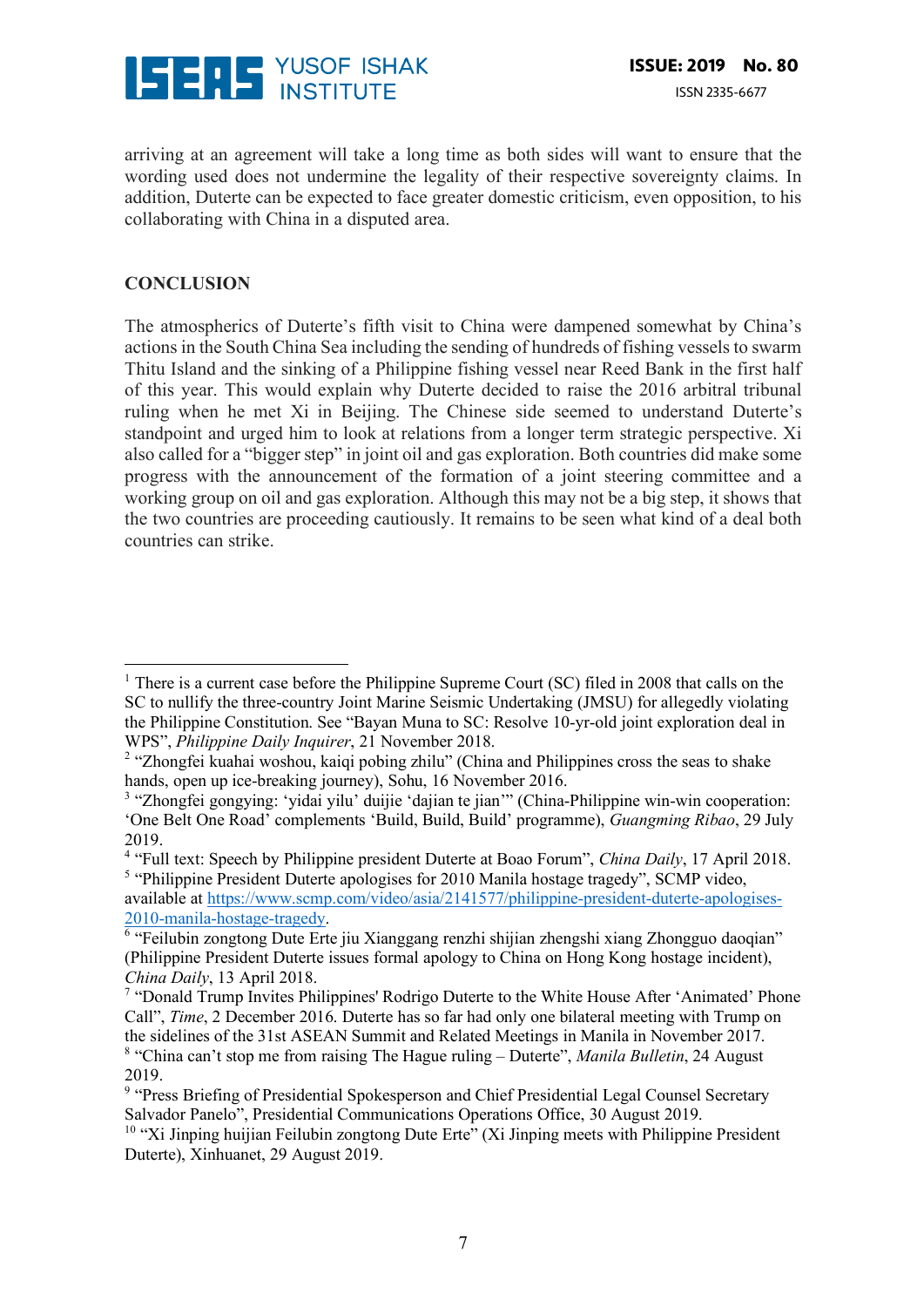

<sup>11</sup> "Qianzhan Dute Erte fanghua: Zhongfei guanxi 'sanbuqu' hou liangguo zai kaipi xin weilai" (Looking ahead to Duterte's China visit: China-Philippine relations after 'three stages', the two countries open up new horizons), Chinanews.com, 26 August 2019. The stage of comprehensive strategic cooperation is a notch higher than the "strategic and cooperative relations" established during Chinese President Hu Jintao's state visit to the Philippines in April 2005.

<u> 1989 - Andrea San Andrew Maria (h. 1989).</u><br>1900 - Andrew Maria (h. 1980).

 $12$  "Xi Jinping huijian Feilubin zongtong Dute Erte" (Xi Jinping meets with Philippine President Duterte), Xinhuanet, 29 August 2019.

<sup>13</sup> "China, the Philippines set up joint steering committee on oil, gas cooperation", Xinhuanet, 29 August 2019.

 $14$  It was reported that the Chinese side would comprise seven members led by Vice Foreign Minister Luo Zhaohui as co-chair and Vice Minister Li Fanrong of the National Energy Administration (the energy agency under China's National Development and Reform Commission) as co-vice chair. There will be three others from China's foreign ministry, one from the Communist Party of China Central Committee, and one from the National Energy Administration. The Philippine side will reportedly have eight officials – the co-chair and co-vice chair plus three other members from the Department of Foreign Affairs, and one each from the Department of Energy, Department of Justice and the National Mapping and Resource Information Authority. See "Exclusive: PH, China appoint members of joint exploration committee", *CNN* Philippines, 30 August 2019 (news article carried by the Philippine Department of Energy at https://www.doe.gov.ph/energist/exclusive-ph-china-appoint-members-joint-explorationcommittee).

 $\frac{15}{15}$  The six agreements signed were: (a) Memorandum of Understanding on higher education cooperation between the Commission on Higher Education of the Philippines and the Ministry of Education of China; (b) MOU on science and technology cooperation between the Department of Science and Technology of the Philippines and the Ministry of Science and Technology of China; (c) Cooperative arrangement between the Bureau of Customs of the Department of Finance of the Philippines and the General Administration of Customs of China on the implementation of the intergovernmental agreement regarding cooperation and mutual assistance in customs matters; (d) Implementation contract on the project of China-aid container inspection equipment between the Customs bureau and the Chinese Ministry of Commerce; (e) Exchange of notes on cooperation procedure for the availment and utilization of concessional loan under a Renminbi-denominated loan facility between the finance department and China International Development Cooperation Agency; and, (f) Preferential buyer's credit loan agreement of project management consultancy of the Philippine National Railways South Long Haul Project between the finance department and the Export-Import Bank of China. See "Six deals signed after bilateral talks between Duterte and Xi", *Philstar*, 29 August 2019.

<sup>16</sup> "Full Text of China-Philippines joint statement", Xinhuanet, 21 November 2018.

<sup>17</sup> "Lanqiu cheng Dute Erte fanghua yida kandian, bannian liangci laihua you neixie zhongyao yiti?" (Basketball becomes a key highlight of Duterte's China visit, what are the important issues for two visits to China in half a year), ifeng.com, 29 August 2019.

<sup>18</sup> The Philippine Department of Foreign Affairs (DFA) released on 28 August 2019 a memorandum from Guangdong Provincial Fishery Mutual Insurance Association President Chen Shiqin titled "Chinese Apology on the Recto Bank Collision Incident" which carried the apology of the Chinese ship captain. See "Chinese apology for Philippine fishing boat sinking lands as Rodrigo Duterte heads to Beijing", *SCMP*, 28 August 2019.

<sup>19</sup> "Duterte won't raise Hague ruling again, says Palace", *Philippine Daily Inquirer*, 31 August 2019.

<sup>20</sup> See news conference by Duterte titled "Philippine President Duterte admits being at a loss getting Beijing to honour South China Sea ruling", Youtube, 6 September 2019, available at https://www.youtube.com/watch?v=cigI01LMt2k.

 $21$  The PNR South Long Haul Project is among the 75 infrastructure flagship projects under Duterte's "Build, Build, Build" programme.